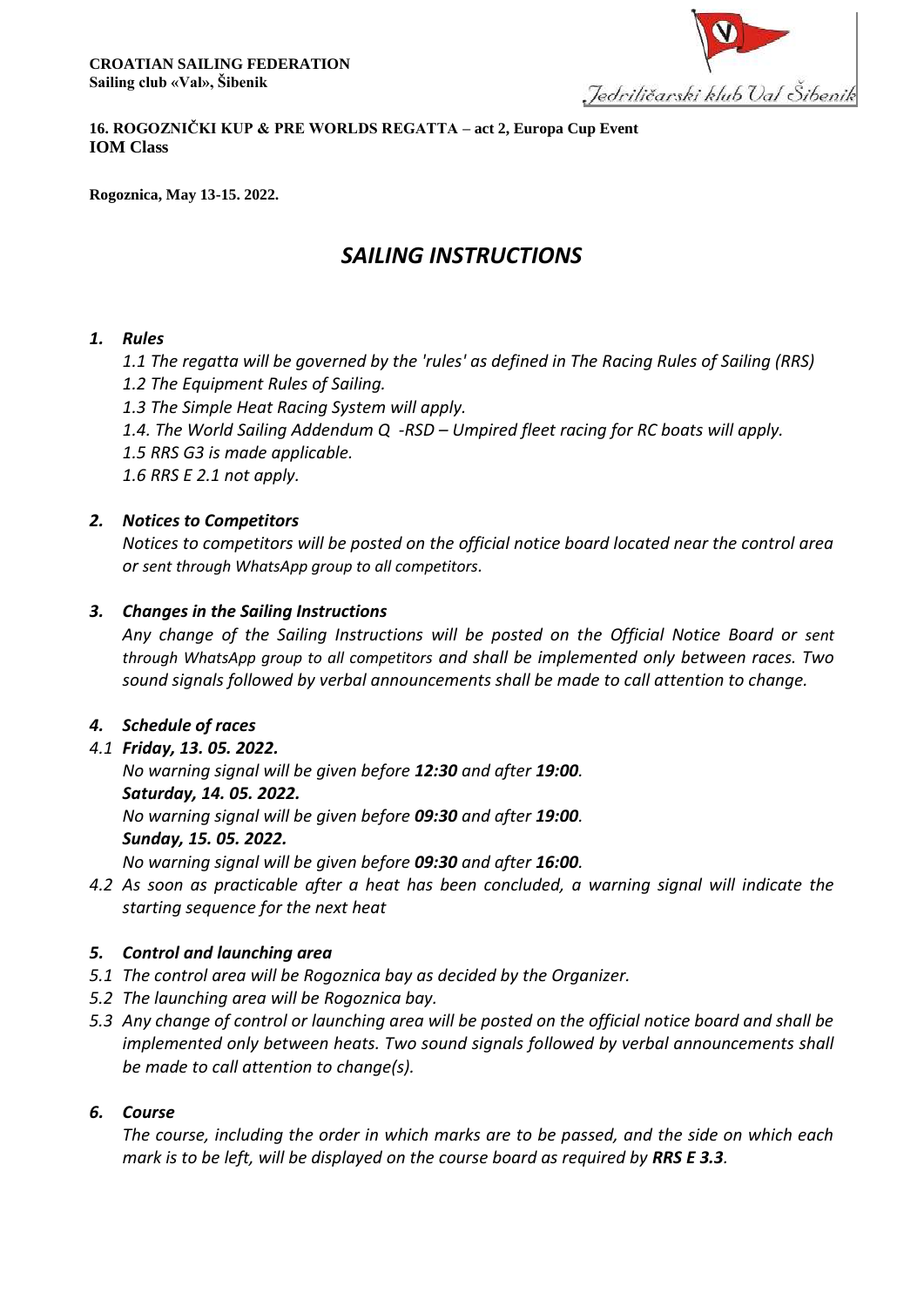## *7. Marks*

*Description of the marks, including starting and finishing marks that will define starting and finishing line will be posted on the course board.*

# *8. Start*

- *8.1 The heat composition will be posted on the board near the control area or sent through WhatsApp group to all competitors. Competitors will be called orally by hailing the upcoming heat and race number. It is competitor's responsibility to hear his call and start in his assigned heat. Failure to comply with this Sailing Instruction will not be grounds for seeking redress. This changes RRS 60.1(a)*
- *8.2 RRS 30 will be applied to the re-start of any heat that has had one general recall.*

# *9. Changes to the course*

*9.1 Course can be changed only between heats or races. Any change to the course will be posted on the course board and the next heat will be preceded by a sound signal and a verbal warning.* 

# *10. Time limits*

*The time limit for the first boat to finish shall be 30 minutes. Time limit for racing after the first boat finishes shall be 5 minutes. This changes RRS 35 and A5.*

### *11. Protests*

- *11.1 Protest forms will be available at the Race Committee.*
- *11.2 Parties to a protest will be called orally by hailing that the protest hearing is opening. It is the responsibility of the parties to come to the hearing without delay accompanied by any witness. No other notice of the hearing will be given. Hearings will be held in the jury office. This change Rule 63.2.*

### *12. Scoring*

- *12.1The Simple Heat Racing System (SHRS) will apply. The event will consist of a Qualifying Series and a Final Series with 12 races scheduled in Qualifying Series and 16 races scheduled in the Final Series. However if 12 races in Qualifying Series are not completed by 16:00 on Saturday, 14th May, the last race in the Qualifying Series that has started before 16:00 will be completed and that race will be taken as the last of the Qualifying Series. The event will then continue with the Final Series.*
- *12.2At least 4 races are required to be completed to constitute a series.*

### *13. Transmitters*

*Competitors shall not use their transmitters to transmit/broadcast on the airwaves at any time other than when scheduled to race in their allocated heat, without the permission of the Race Committee. Competitors shall switch off their airwave transmitters as soon as possible after removing their boats from the water at the end of a heat. When a race or protest committee finds that a competitor has broken this SI it shall either warn him or give him time to comply or penalize him acording rules E 2.5.*

### *14. Measurement checks*

*Race Committee may at any time request the event measurer to confirm that a boat complies*  with the Class Rules in which case it will inform competitor who shall present his boat to *official measurer.*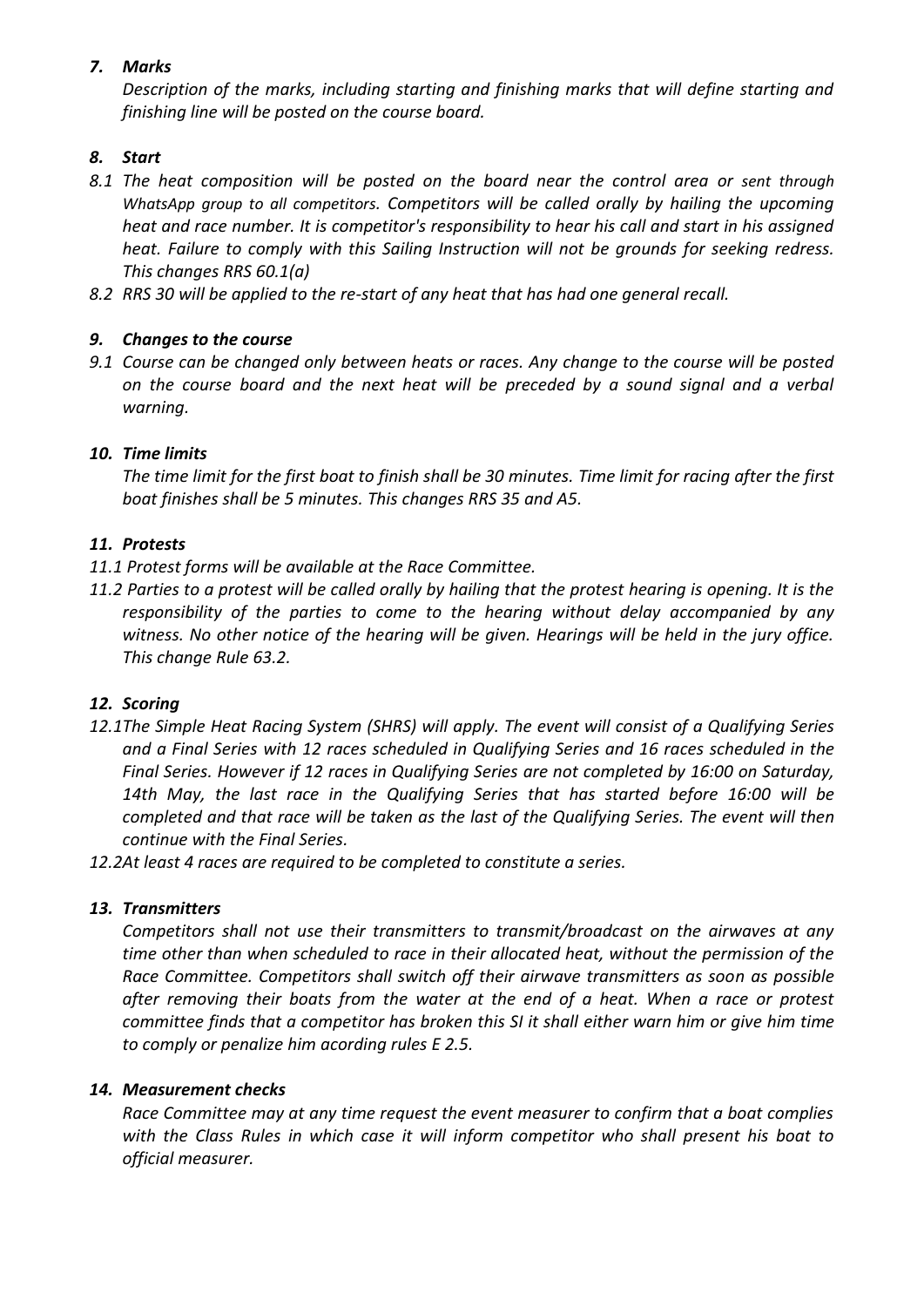#### *15. Prizes*

*Prizes will be awarded to the best three competitors and to the best junior. Organizer may give additional prizes.*

#### *16. Disclaimer of liability*

*All those entering or taking part in this Championship do so at their own risk and responsibility. Sailing Club Val, Šibenik and any other parties involved in the organisation of this event disclaim: Any and every responsibility whatsoever for loss, damage, injury or inconvenience that might occur to persons and goods, both ashore and on the water as a consequence of entering or participating in the Championship covered by this Notice of Race. At all times the responsibility for the safety of their boat and themselves including the decision to participate or continue shall rest with the competitors.*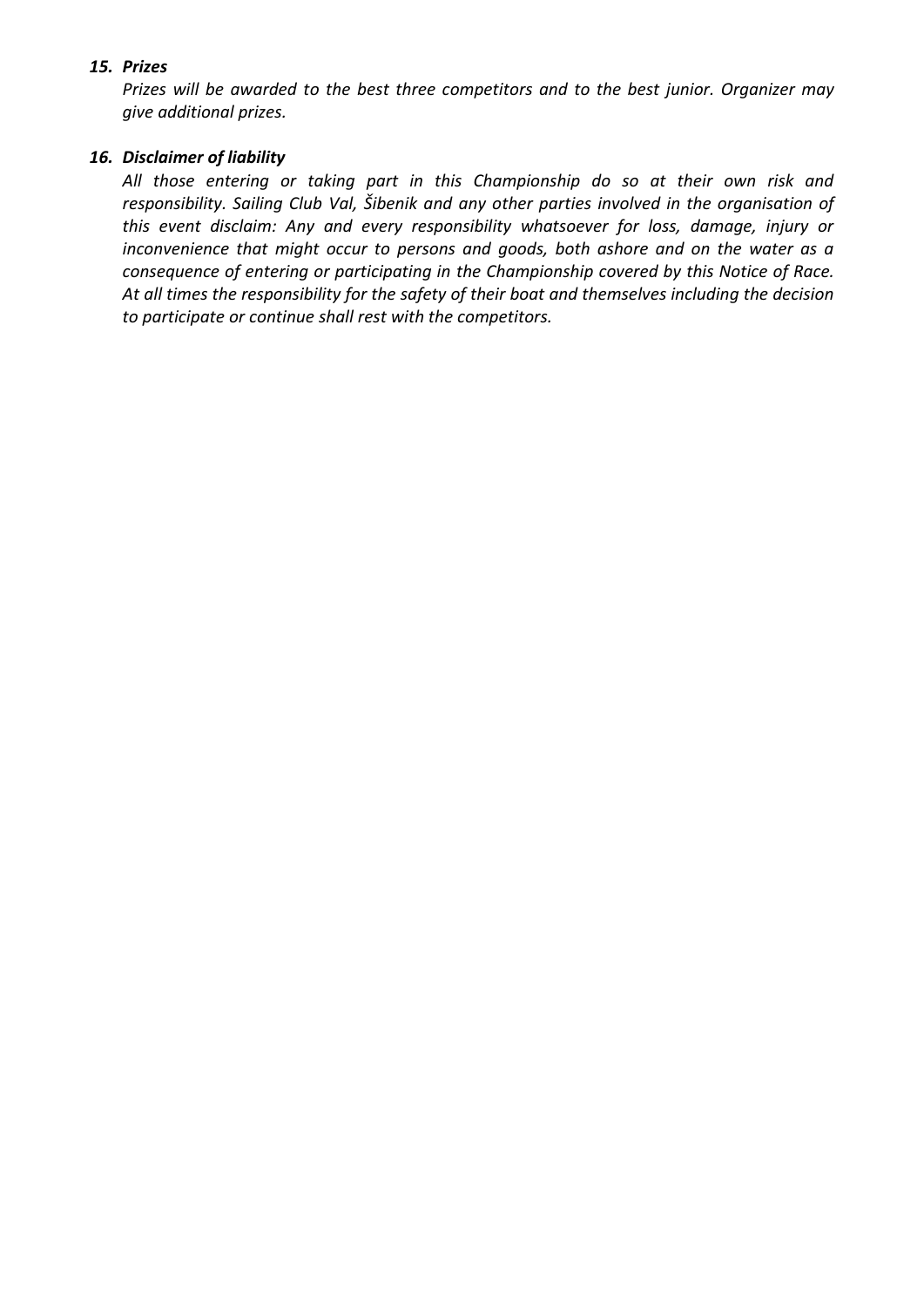# *UMPIRED FLEET RACING FOR RADIO-CONTROLLED BOATS*

*These sailing instructions change rules 61, 62, 63, 64, 66, 70, E3.1 and E5.2.*

## *Q1 CHANGES TO RACING RULES*

- *Q1.1 Changes to rules involving protests, exoneration, observers and umpires*
	- *(a) An umpire may hail the penalty for breaking rule 44.1(b). If an umpire does not hail the boat's penalty shall be to retire.*
	- *(b) Add to end of the first sentence of rule 63.1: "and Q3".*
	- *(c) In rule E5.2 delete word "twice" and add on the end: "Hail shall be repeated at least once, unless protested boat take a penalty, or an umpire hails decision as in Q3."*
	- *(d) Rule 64.1(b) is changed so that the provision for exonerating a boat may be applied by the umpires without a hearing, and it takes precedence over any conflicting rule in this Addendum.*

# *Q2 PROTESTS BY BOATS*

- *Q2.1 Except where damage resulted from contact, a protest by a boat under rules 31 or 42 or under a rule of Part 2 may be decided by an umpire.*
- *Q2.2 (a) A boat may promptly acknowledge breaking a rule by taking a penalty provided in E4.4 as changed by the SI.*
	- *(b) If no boat takes a penalty, an umpire may hail a decision as provided in rule Q3.1.*
- *Q2.3 A boat is entitled to a hearing only if:*
	- *(a) Rule 14 is broken with damage resulting from contact.*
	- *(b) An umpire hails the decision as in Q3.1(c)*
	- *(c) No umpire decision is hailed.*

### *Q3 HAILS BY UMPIRES AND TAKING A PENALTY*

- *Q3.1 An umpire may hail a decision as follows:*
	- *(a) "No penalty to (boat(s) sail number)"*
	- *(b) "Penalty to (boat(s) sail number)." Brief reasons may be given quoting the other boat(s) involved. If an umpire is unable to identify a boat's sail number, the boat will be identified by other clear description and as soon as possible by sail number.*
	- *(c) "Not observed"*

*Word to the same effect maybe used in hails.*

*Q3.2 A boat penalised by an umpire hail, as Q3.1(b) shall promptly take a single turn penalty provided in E4.4 as changed by the SI.*

### *Q4 PENALTIES INITIATED BY UMPIRES*

- *Q4.1 (a) When there is no protest or penalty taken by a boat for contact with another boat or infringement of rules 31 or 42, an umpire may penalise a boat in accordance with Q3.1(b).*
	- *(b) If an umpire decides that a boat may have broken a rule other those listed in Q2.1 and Q4.2, the umpire shall so inform the protest committee for its action under Rule 60.3 and notify this intention to the competitor.*
- *Q4.2 When a boat*
	- *(a) gains an advantage despite taking a penalty,*
	- *(b) breaks rule 2,*
	- *(c) breaks a rule deliberately,*